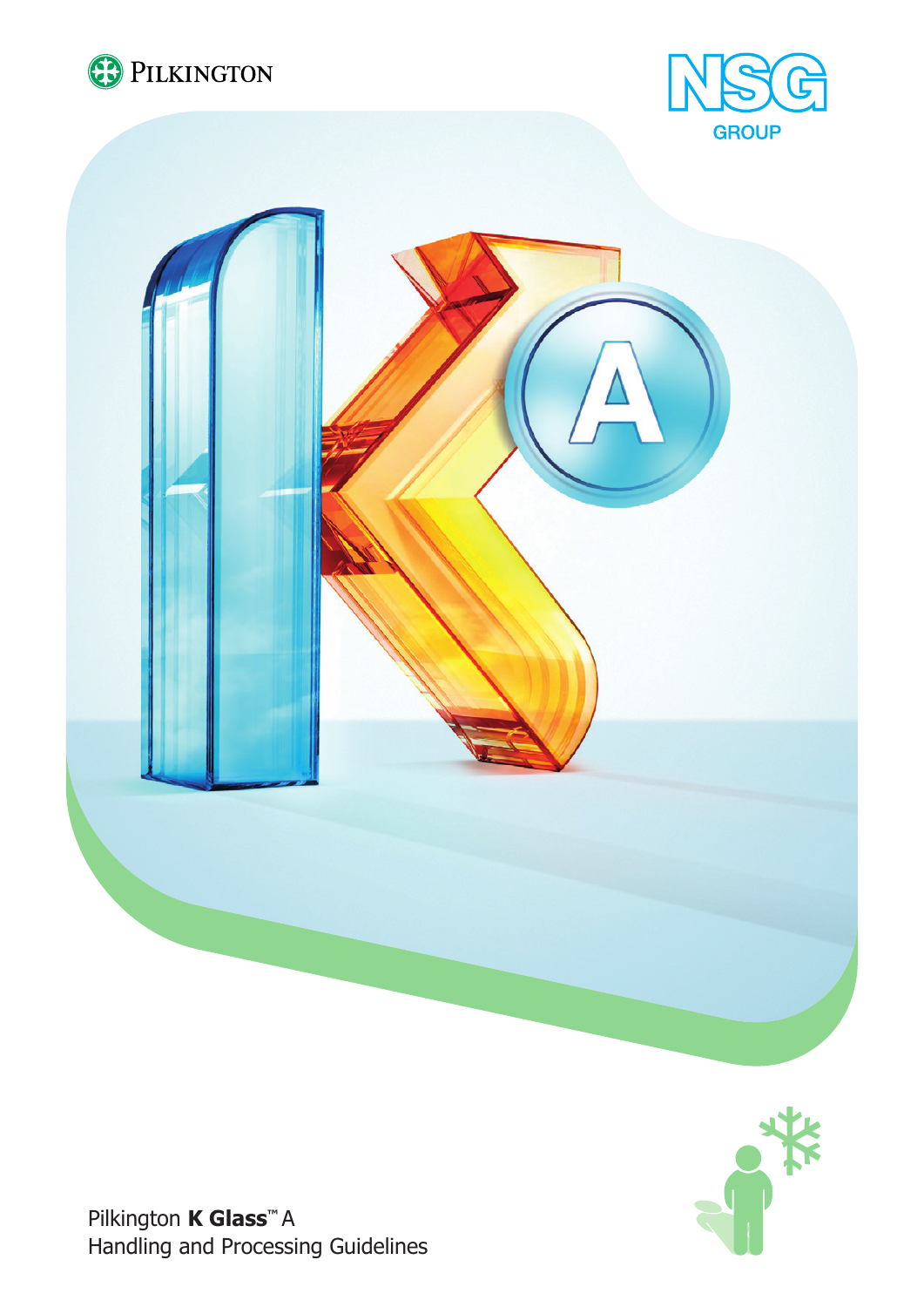## **1. Product description**

Pilkington **K Glass**<sup>™</sup> A is a hard, on-line coated, neutral-coloured, low emissivity glass which provides improved thermal insulation to glazed windows. It has excellent scratch resistance and durability and in most circumstances can be treated the same as uncoated glass. However, it should be remembered that Pilkington **K Glass™** A is a comparatively high-value product and therefore, it is all the more important that its handling and processing is carried out in accordance with good glass and glazing practices.

In appropriate frames, Pilkington **K Glass™** A can help windows meet the requirements of building regulations in the UK, for example Part L1B in England and Section 6 (Energy) of the Technical Handbook in Scotland. In addition, Pilkington **K Glass™** A can help windows to achieve Window Energy Rating band A (dependent upon frame).

## **2. Product range**

Pilkington **K Glass™** A is available on a clear float substrate in 4 mm and 6 mm with a maximum pane size of 6000 mm  $\times$  3210 mm.

#### **3. Delivery & storage**

Glass should be stored in dry conditions, stacked upright (between 3 and 6 degrees) and fully supported to prevent the glass from deflecting or toppling. It should be stood on edge strips of wood, felt or other relatively soft materials. Care should be taken whilst offloading and during storage to avoid marking on the coated surface.

Pilkington **K Glass**<sup>™</sup> A surface is protected with an interleavant material that resists moisture staining and abrasions between the individual panes. It is generally delivered on stillages in pack quantities and in a manner consistent with that of clear glass of similar thickness and size.

Pilkington **K Glass™** A is presented with its coated surface outermost, identified by a single, low-tack adhesive label (specially designed to minimise contact with the coated surface) applied to the extreme edge of the outermost plate of each pack.

When delivered in endcap sizes, the coated surface is also identified on the outside of the package.

#### **4. Coating detector**

The Pilkington **K Glass™** A coating and its presence in Insulating Glass Units (IGU) can be identified using a hand-held detector, available from: Bohle Ltd, 5th Avenue, Tameside Industrial Park, Dukinfield, Cheshire, SK16 4PP, tel: 0161 342 1100. (www.bohle-group.com)

We recommend that when fitting IGUs incorporating Pilkington **K Glass™** A, installers should demonstrate to the client both the presence and position of the coated surface, using the appropriate detection device.

#### **5. Handling**

The coated surface is hard and not easily damaged so no particular precautions are necessary in unloading.

As the coated surface is microscopically textured, it should not be marked with adhesive labels or wax crayons since any material deposited may subsequently prove difficult to remove. We recommend any form of identification should always be on the uncoated surface.

Suction cups may be used on the coated surface, but they must be in good, clean condition. Suction cups or metal objects should not be dragged across the surface.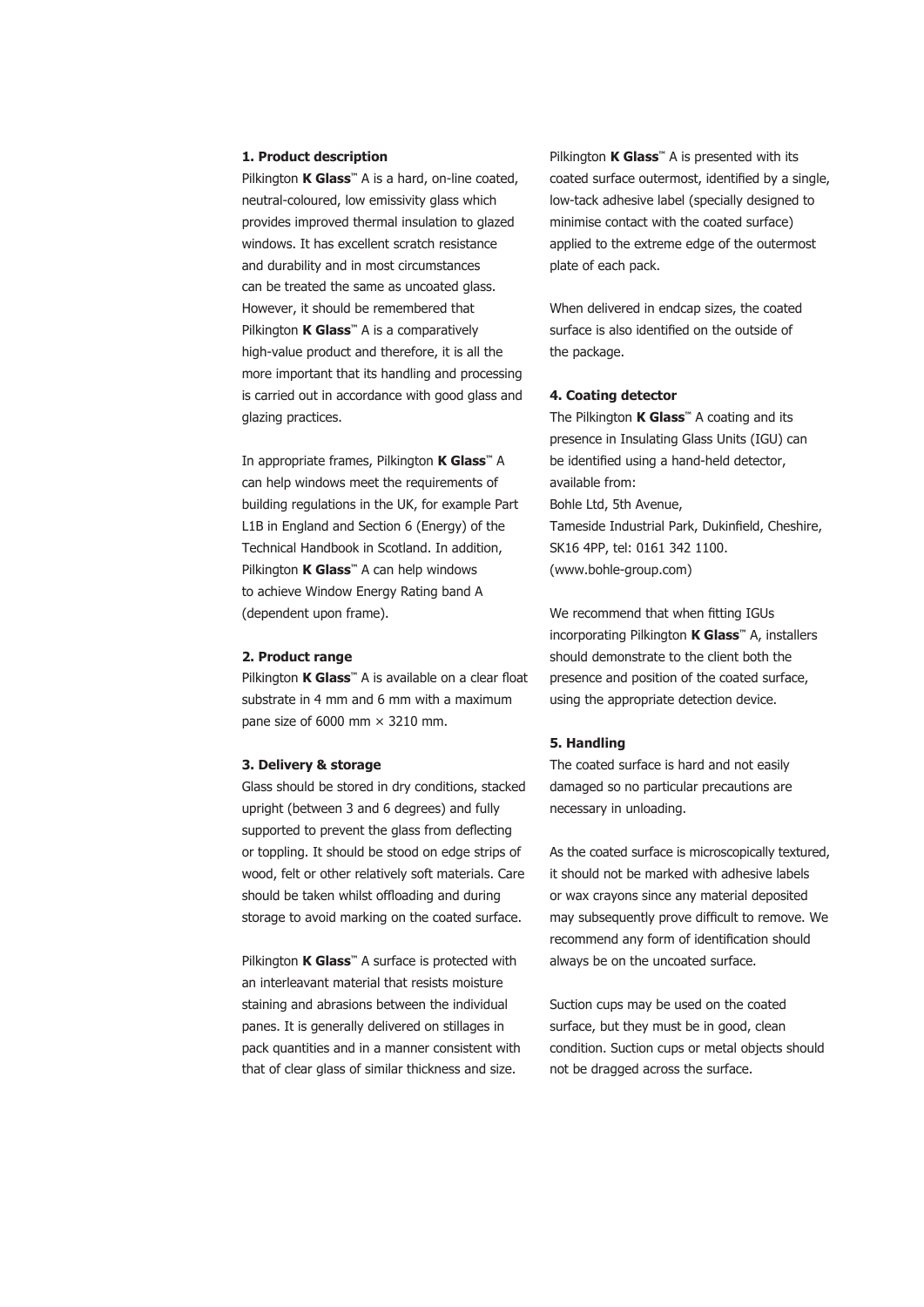We recommend that a risk assessment is undertaken to identify the hazards to people during handling. Always use the correct personal protection equipment when handling glass including eye protection, safety footwear, cut-resistant apron, cuffs and gloves.

#### **6. Merchanting/redistribution**

When packing Pilkington **K Glass™** A for transport with the coating exposed, a fine even distribution of interleavant, or alternatively a standard paper interleavant, should be used. When securing to pallets or transit frames, ensure that the strapping or any other means of retention does not come into direct contact with the coated surface.

## **7. Edge deletion**

Edge deletion is not required for Pilkington **K Glass™** A.

### **8. Cutting**

Glass should be cut with the coated surface facing up. Care must be taken if straight edges, metal tape measures, cutting bars or cutting sticks are placed on the top of the coated surface, as metal marking may occur (see Washing).

Contact with metal can result in metal deposits on the coating, therefore we recommend operators wear clean gloves and aprons to protect the coated surface from belt buckles or metal studs. Care should also be taken with watch straps or other jewellery and the coated surface. Contact with metal can result in metal deposits on the coating.

Cutting wheel pressures and break-out settings on automatic cutting machines will be very similar for uncoated glass. Lubricant if used should be water soluble.

When cutting on the coated surface, either automatically or by hand, wheel life may be somewhat shorter, but no change in wheel type is required from those used with uncoated glass of the same thickness. Scoring, however, may feel slightly different when cutting on the coated surface by hand.

As the glass should be processed coated surface up, special attention should be paid to any parts of the process which involve contact with the upper surface (e.g. the method of tracking the score) to ensure that they do not mark the glass. Gloves should be clean and any rubber-type gloves should be checked to ensure that they do not leave prints on the coated surface.

#### **9. Washing**

Pilkington **K Glass™** A has a hard, durable coating applied to one surface during manufacture. As with any coated glass product, care should be taken while washing to prevent damage to the coating.

The following recommendations for washing Pilkington **K Glass™** A apply to machine washing, hand cleaning, and spot cleaning. Under no circumstances should abrasive cleaners, hydrofluoric acid, fluorine compounds or strong alkalis be used on the coated surface.

#### **Machine washing**

Remove labels before washing the glass. Standard multi-stage automatic washing machines, using hot water and detergents such as those for uncoated glass, are also suitable for the washing of Pilkington **K Glass™** A, provided they are cleaned and maintained in accordance with the manufacturers recommendations.

Cleaning can be further improved by prespraying the glass with a glass cleaning fluid. The glass must be passed through the washing machine so that the coated surface is not against the rollers.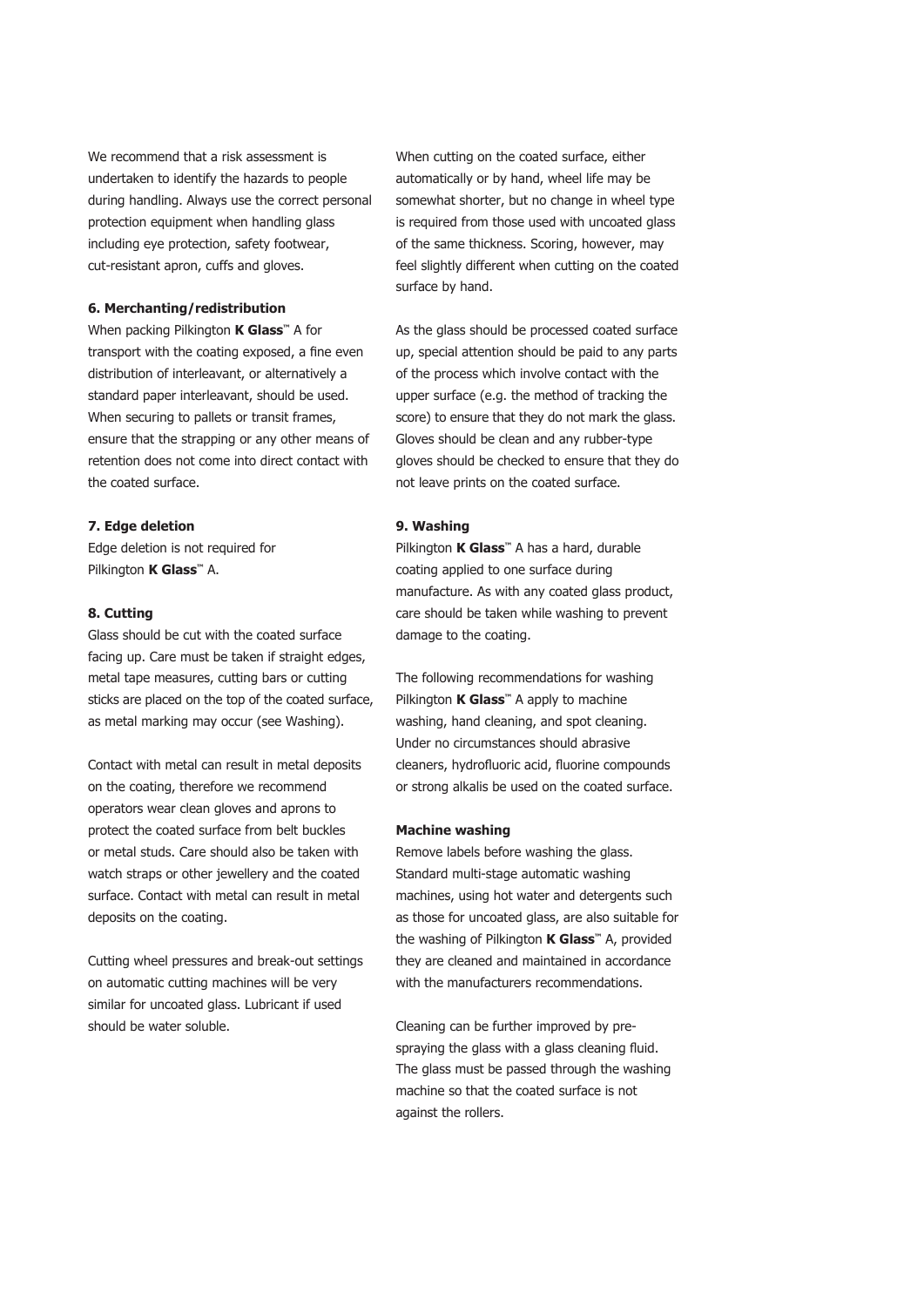# **Hand washing/spot cleaning**

When hand cleaning, we recommend the use of standard glass cleaners (except those containing solids in suspension), together with a lint-free towel, either paper or cloth. Abrasive cleaners should not be used as they can cause bright or dark spots which may only be seen under certain lighting conditions. Using a standard glass cleaner will remove marks made by plastics and acrylics. For organic deposits which may have been abraded onto the coated surface, use the appropriate solvent.

Do not use a razor blade, wire wool or any other metal item to remove stubborn marks since these will leave metal particles on the coating that appear as scratches. Where this occurs inadvertently, these marks may be removed using weak solutions of acids. However, this should be regarded as an extraordinary remedial action, requiring particular advice and taking account of any health and safety issues. After Pilkington **K Glass™** A has been cleaned it may be considered a reasonable precaution for operatives to wear clear cotton safety gloves during further handling prior to unit assembly.

#### **10. Laminating**

Pilkington **K Glass™** A is suitable for lamination by either PVB autoclave or cast-in-place processes. In either case it must be laminated with the coating outboard, away from the interlayer, to preserve its low emissivity properties.

Pilkington **K Glass**™ A coating will not normally be damaged by either laminating process, however, care should be taken to avoid excess interlayer material adhering to the coated surface as this may be difficult to remove completely (see Washing).

We recommend the use of separators in the autoclave that do not leave residue or mark the surface of the glass.

# **11. Toughening**

Pilkington **K Glass™** A can be toughened with the coated surface uppermost or in contact with the furnace rollers. For best results in both orientations, we recommend that the short edge should lead into the furnace.

When toughening Pilkington **K Glass™** A with the coated surface in contact with the furnace rollers, in order to avoid overheating which could damage the coating, we recommend that the heating convection is switched off and both the temperatures and heating times are reduced. When toughening with the coated surface down we recommend that furnace rollers are cleaned regularly and free of contaminates.

Furnace settings used to toughen uncoated glass such as Pilkington **Optifloat**™ Clear (of the equivalent thickness) can often be used when toughening Pilkington **K Glass™** A in this orientation. Convection should not be used and further temperature or heating time reductions may be required to obtain the optimum optical quality and avoid overheating. Toughening furnaces from different manufacturers and different furnace models from the same manufacturer will have differing heating/ quenching regimes. Individual furnace manufacturers should be consulted to advise of the optimum conditions prior to toughening.

In general, lower rather than higher furnace temperatures and a longer heating cycle will produce satisfactory results. If furnace convection is available then an increase over that used for clear uncoated glass should be beneficial when toughening with the coating uppermost.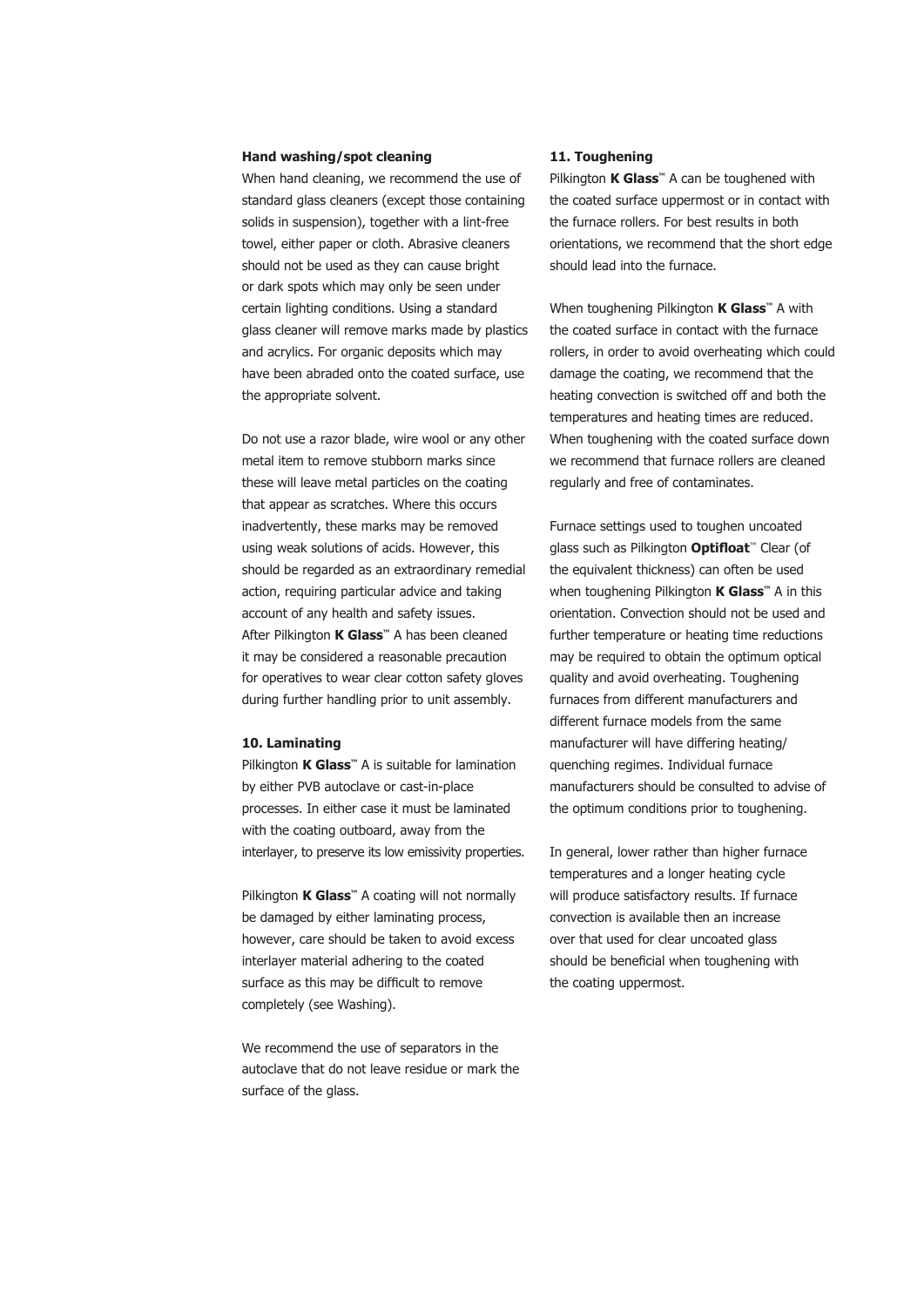## **12. Insulating Glass Units**

To date Pilkington **K Glass™** Range has been tested and found to be compatible with a range of sealants, including Hot Melt Butyls, Polysulphides, Urethanes and Two Part Silicones. There is no requirement for edge-deletion, however, it is important to confirm that the glass is effectively cleaned and that full sealant adhesion is developed to the coated surface. The responsibility for this rests wholly with the unit manufacturer.

Do not allow aluminium or steel spacers to drag across the coated surface when assembling the units, otherwise a metal deposit will be left on the coating (see Washing).

The coated surface should face the cavity of an IGU and ideally be glass surface 3 (counting from the outside), in order to maximise passive solar gain in winter and also to ensure uniform external appearance of units glazed adjacent to one another.

The U value of similarly constructed IGUs, each incorporating one pane of Pilkington **K Glass™** A, is the same regardless of whether the coated glass is positioned as the inner or outer pane.

Pilkington **K Glass™** A may be incorporated as the outer glass of an IGU, whilst incorporating a Pilkington Texture Glass as the inner pane, without detriment to the thermal insulation properties of the unit. Any discernible difference in external appearance which may otherwise occur as a result of incorporating Pilkington **K Glass™** A as the outer pane will be nullified as a consequence of the Pilkington Texture Glass inner pane.

For improved thermal insulation, it is possible to combine Pilkington **K Glass™** A (coating on Surface 4) in a double glazing unit with Pilkington **Optitherm™** S1 Plus (coating on Surface 2). The unit is branded as Pilkington **energiKare™** Advantage and can achieve a U value of 0.9 W/m²K. For further information on the use of the Pilkington **K Glass™** Range in Surface 4 applications, please consult the Pilkington **energiKare™** Advantage 'Cleaning Guidelines' or visit our website www.pilkington.co.uk

### **Secondary glazing**

Whilst the most effective use of Pilkington **K Glass™** A is in hermetically sealed double and triple IGUs, this does not preclude its use in secondary glazing.

With secondary glazing it is not possible to achieve a peripheral seal which will totally exclude entry of moist air to the glazed cavity – particularly as the secondary sash is repeatedly opened or removed and replaced for maintenance/cleaning (see Washing).

There may be some occasions when the moisture from such air will be precipitated in the form of condensation on the cavity glass surfaces of the secondary glazing construction, temporarily affecting emissivity and U value for the period it is present on the coated surface. Whilst measures such as ventilating the glazed cavity to the outside may be taken to minimise the likelihood of this, they are imprecise and therefore their effectiveness in any particular case may be difficult to predict.

We do not recommend the use of Pilkington **K Glass™** A in single glazing applications in colder climates.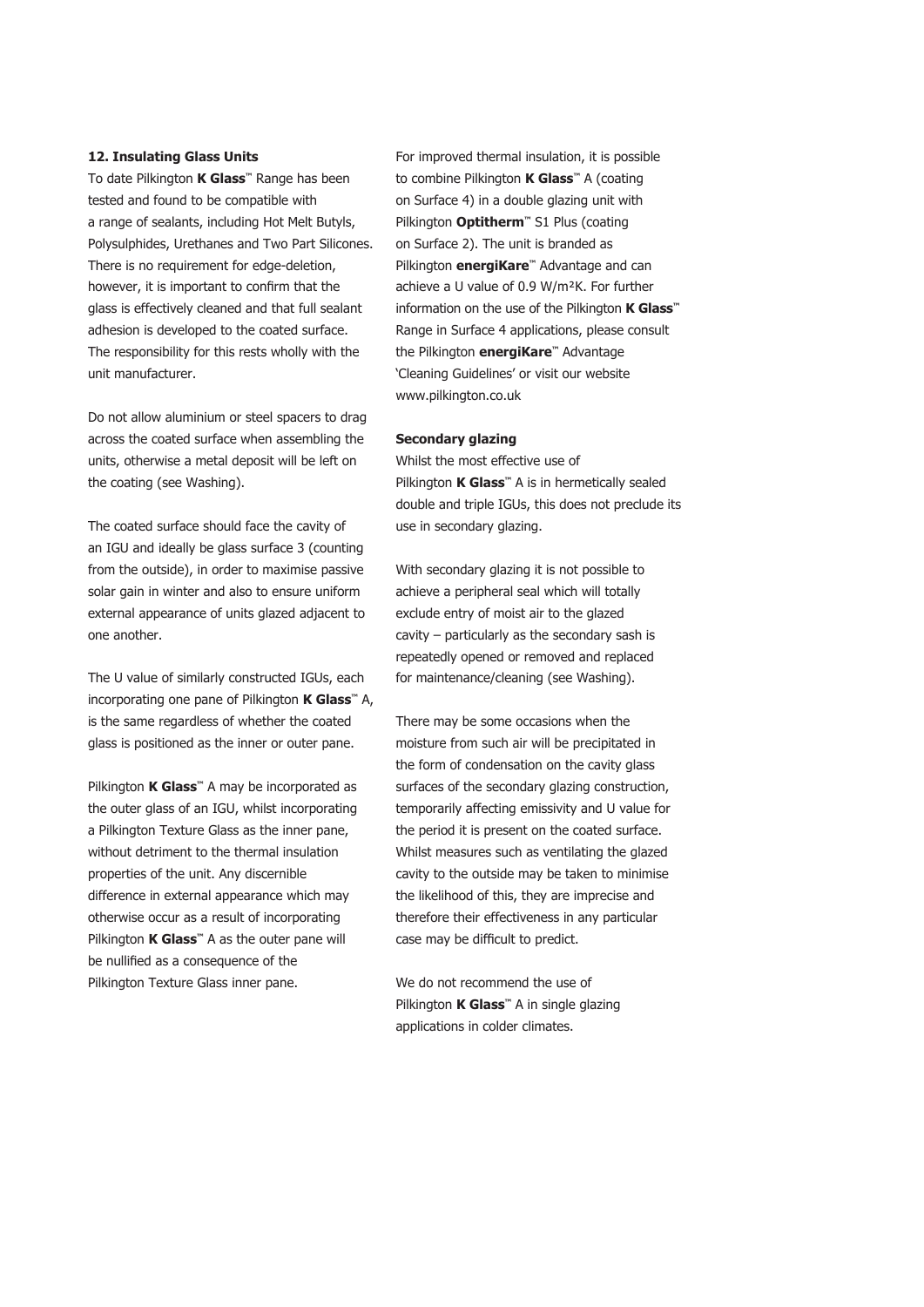The Pilkington **K Glass™** A coating and its presence in IGUs should be identified by the application of a label to the appropriate unit surface at the time of manufacture. Labels are available by emailing pilkington@respond.uk.com or calling our customer contact centre on 01744 692000. Alternatively they can be requested via **My Pilkington™**.

## **13. Appearance**

It is the responsibility of the fabricator to carefully inspect Pilkington **K Glass™** A, both before and after fabrication. Glass not rejected by the fabricator during inspection prior to fabrication will be considered acceptable by Pilkington.

Pilkington **K Glass™** A is classified as a Class A coated glass in accordance with BS EN 1096-1 'Glass in building – Coated glass'.

## **14. Transportation & storage of IGUs**

Care should be taken with the manufactured IGU to ensure adequate protection of the coated surface. Spacers or interleavant material should be used during storage and transport. The coated surface should also be covered with standard plastic wrap if additional protection is required. The edges of the glass should not be damaged during transportation, storage and installation.

## **15. Repeat orders, colour deviation**

Production tolerances can cause slight colour deviations between different batches. These are minimal within a production run. For projects where glass has to be supplied over a longer period, this should be indicated to the manufacturer to ensure that colour deviation is minimised.

## **16. Leading and coloured overlay**

Where possible lead and/or colour overlay should be applied to the other glass in an IGU even if this means that the Pilkington **K Glass™** A coated surface will be on surface 2.

If lead and/or colour overlay is applied to the Pilkington **K Glass™** A coated surface (where this is considered necessary for the manufacture of a coloured decorative leaded unit, incorporating both Pilkington **K Glass™** A and a Pilkington Texture Glass), it will reduce the insulating effect of the Pilkington **K Glass™** A coated surface in relation to the proportion of its surface covered by the lead and/or coloured overlay.

Care must be taken that any tools used to apply the lead effect or overlay do not indelibly mark the coated surface.

It is the responsibility of the unit manufacturer to ensure that lead and/or coloured overlay applied to any surface of an IGU is compatible with that surface and will not have any detrimental effect upon the surface, or any other component used in the manufacture of the unit.

# **17. Glazing**

IGUs incorporating Pilkington **K Glass™** A should be glazed in accordance with BS 8000: 1990: 'Workmanship on building sites – Part 7. Code of practice for glazing' and BS 6262: 1982, current issue of the Glass and Glazing Federation Data Sheet 4.2 (System Description and Glazing Considerations for Insulating Glass Units) and appropriate glazing material manufacturer's technical specifications.